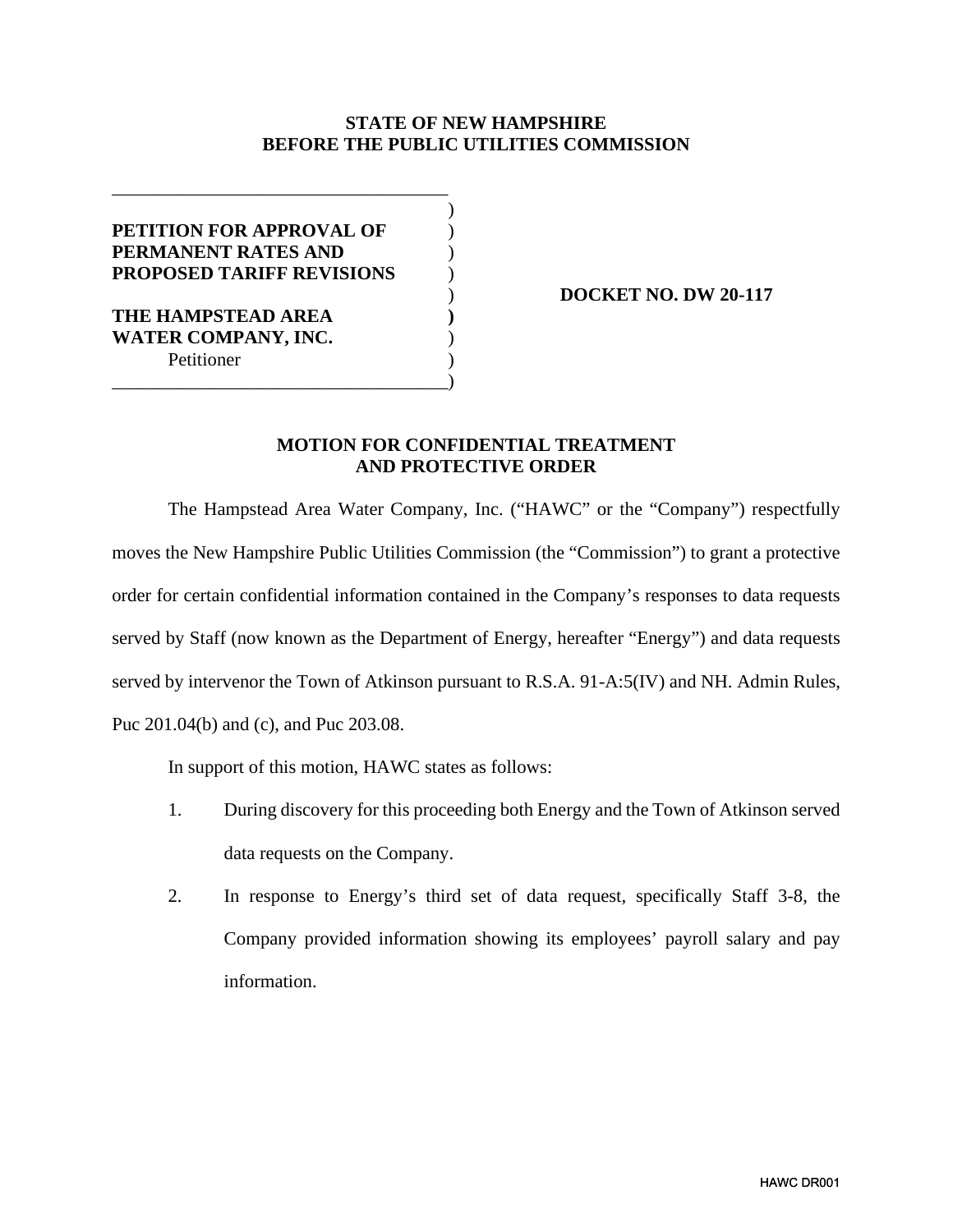- 3. In response to the Town of Atkinson's fifth set of data requests, specifically Atkinson 5-38, the Company provided information showing its employees' salary and pay information.
- 4. On Friday September 24 the Company learned that the Town of Atkinson plans to publish all data requests and the Company's respective responses.
- 5. Over the weekend the Company has identified the attached responses to data requests that it seeks to be protected from public disclosure.
- 6. Attached to this motion are redacted versions of the documents to which confidential treatment is sought, marked "Redacted" and to be served to the service list. An unredacted version of the submissions marked "Confidential" will be provided only to the PUC.
- 7. Pursuant to Puc 203.08 (a) "the commission shall upon motion issue a protective order providing for confidential treatment of one or more documents upon a finding that the document or documents are entitled to such treatment pursuant to RSA 91- A:5, or other applicable law…"
- 8. The Commission employs a multi-part analysis to determine whether certain information qualifies for confidential treatment: (1) whether the information sought is confidential, commercial, or financial information; and (2) whether disclosure of that information would constitute an invasion of privacy. *EnergyNorth Natural Gas, Inc. d/b/a National Grid NH*, DG 10-017, Order No. 25-208 at 7-8 (March 23, 2011). An invasion of privacy analysis, in turn, requires an evaluation of three factors: (1) whether there is a privacy interest at stake that would be invaded by disclosure; (2) whether there is public interest in disclosure; and (3) a balance of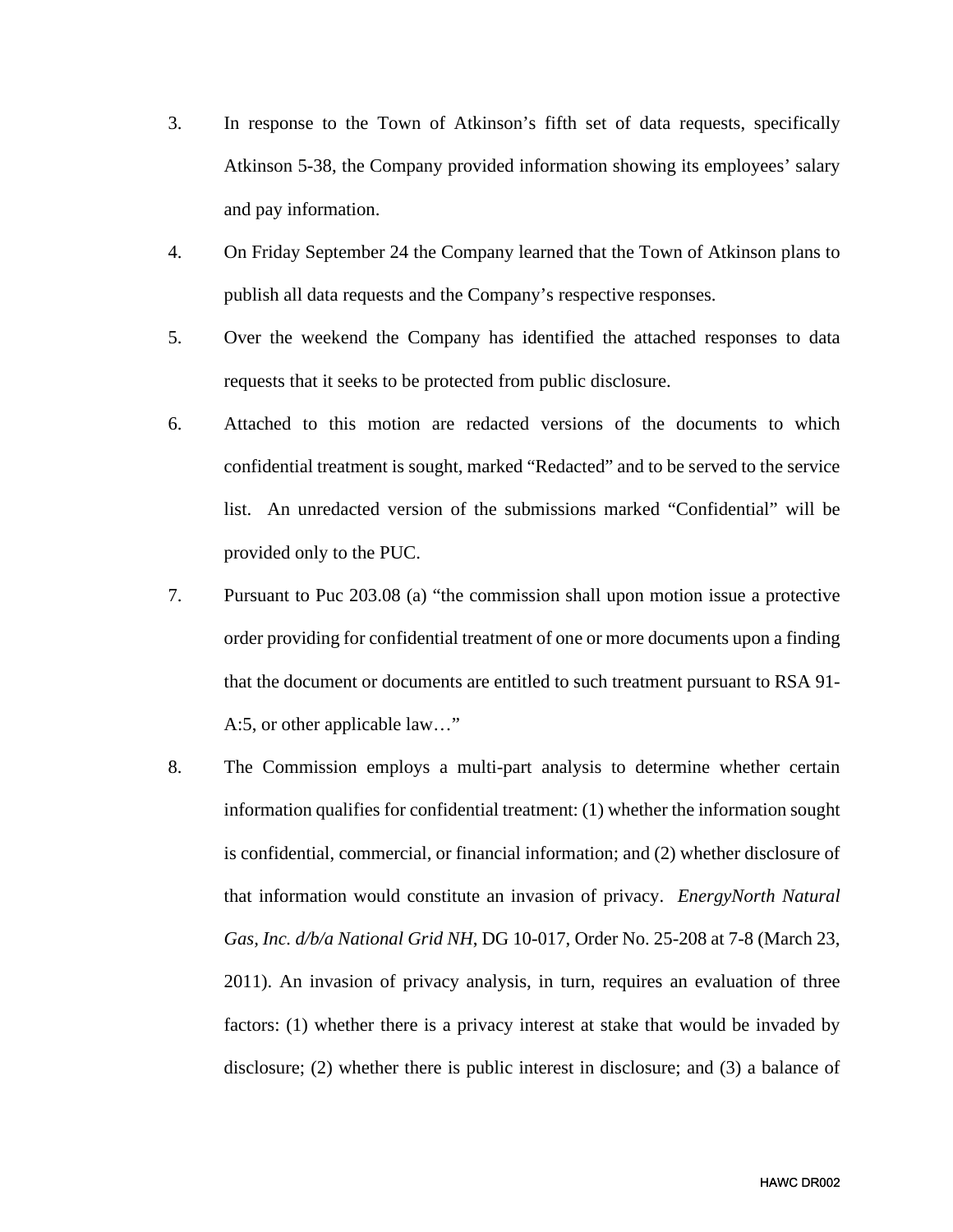the public's interest in disclosure and the interests in nondisclosure. *Lamy v. N.H. Pub. Util. Comm'n,* 152 N.H. 106, 109 (2005)

- 9. RSA 91-A:5(IV) expressly exempts from public disclosure requirements of any "records pertaining to…confidential, commercial or financial information…" RSA 91-A:5 (IV).
- 10. In *United Steelworkers, AFL-CIO v. Nashua Telegraph, et al, Case No.* 226-2012-CV-00134, issued on January 17, 2013 (copy attached as Exhibit 1) the New Hampshire Superior Court held that employee salary information is not subject to disclosure under RSA 91-A. Citing to *Prof'l Firefighters of N.H. v. Local Gov't Ctr., Inc.*, 159 N.H. 699, 708 (2010) (The Court agrees that…employees have an expectation oof privacy in their salary as private employees.).
- 11. The proposed information the Company seeks to deemed confidential falls within RSA 91-A:5(IV) exemption because they are confidential commercial or financial information that reveals employee pay and salary information and all work for a private employer.
- 12. For these reasons, HAWC requests that the Commission issue a protective order granting this motion and protecting from public disclosure the information identified in this motion that the Company asserts is confidential.
- 13. The specific documents the Company asserts is confidential are attached to this Motion and submitted pursuant to Puc 201.04(b) and (c).

WHEREFORE, The Hampstead Area Water Company, Inc., respectfully requests the Commission grant this motion and issue an order protecting from public disclosure the information identified in this motion that the Company asserts is confidential.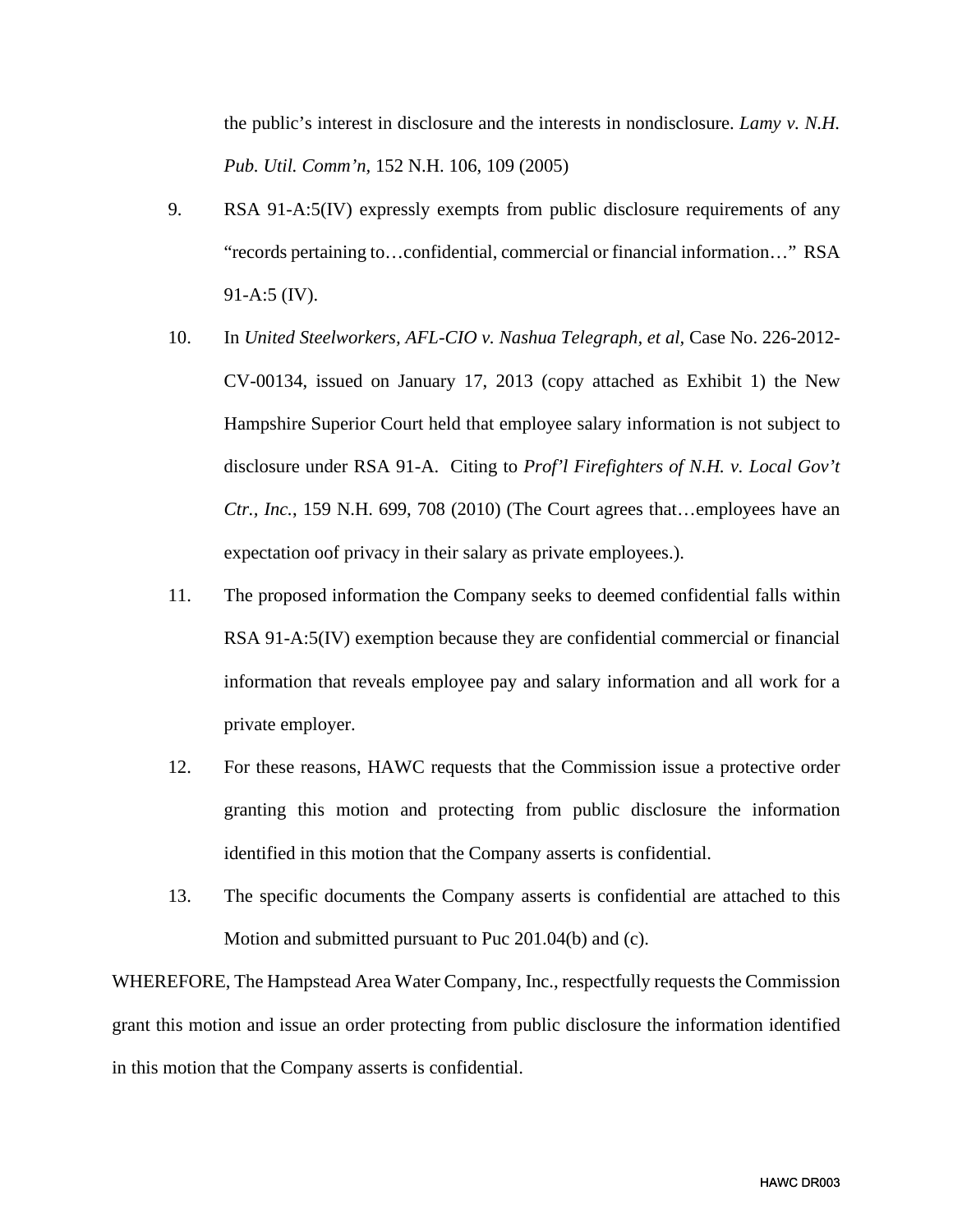Respectfully submitted,

THE HAMPSTEAD AREA WATER COMPANY, INC.

 */s/ Anthony S. Augeri, Esq.* \_\_\_ Anthony S. Augeri, Esq., General Counsel

Dated: September 27, 2021

## Certificate of Service

I certify that a copy of the foregoing document was served via the PUC's docket-related service list for this proceeding.

 */s/ Anthony S. Augeri, Esq.* \_\_\_ Anthony S. Augeri, Esq., General Counsel